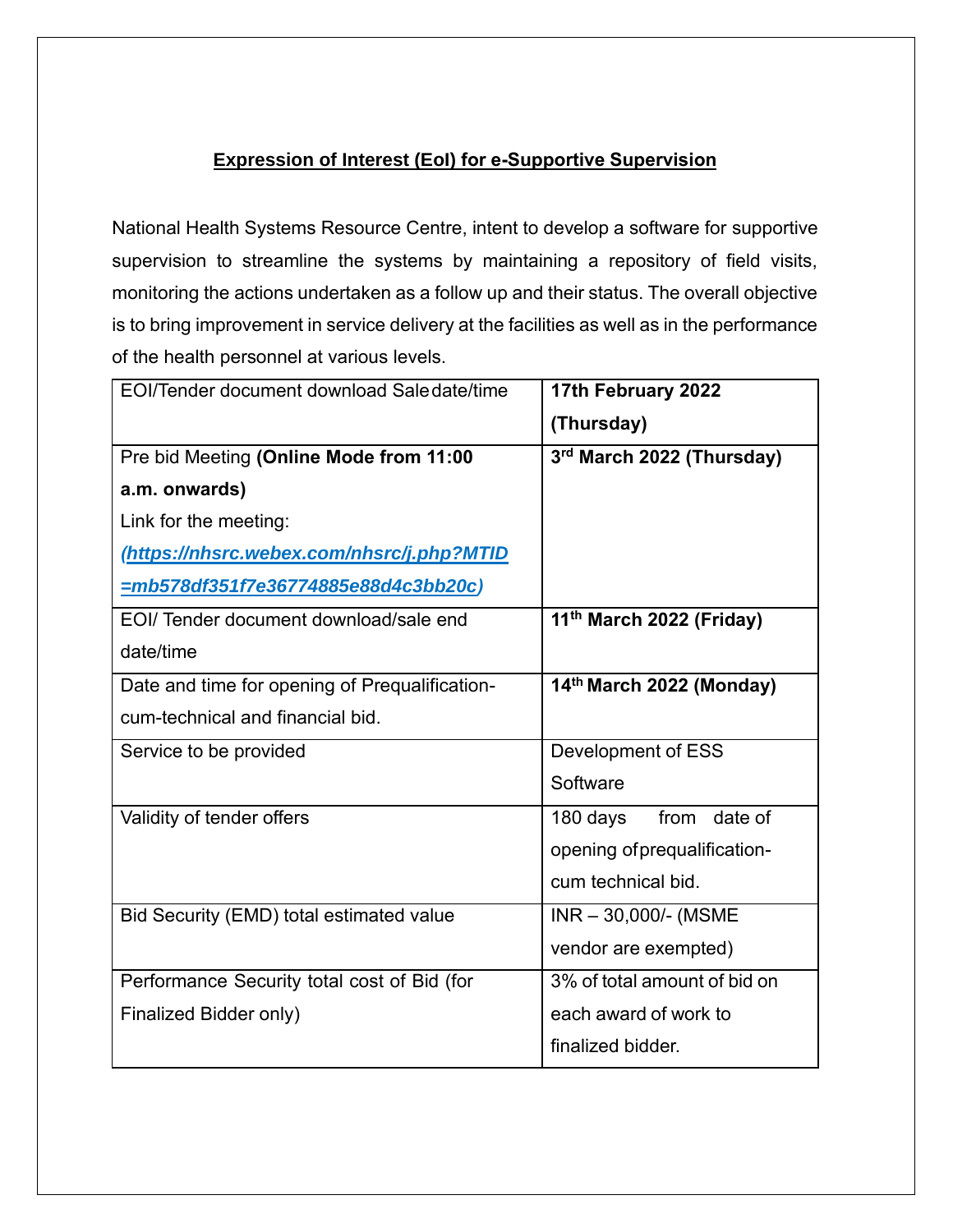**1. Instructions for Submitting Proposal**

**The mode of submitting the proposal will either be online or offline.** 

#### **Online submission:**

- **1.** Part A (Technical Proposal) and Part B (Commercial Proposal) must be submitted as a separate document in a PDF file format. **Please do not include any price information in Part A.**
- **2.** These file names should be clearly named as **NHSRC\_TECHNICAL\_PROPOSAL\_ESS.PDF** and **NHSRC\_COMMERCIAL\_PROPOSAL\_ESS.PDF** and to be sent to NHSRC mail ID "**nhsrc[dot]india[at]gmail[dot]com**".
- 3. Each file must be password protected and **the password for opening the files shall be revealed during the time of opening the bid** by an authorised person of the Organisation participating in the bid.
- **4.** If Technical Proposal and Commercial Proposal are not submitted as a separate password protected PDF file formats, **the proposal will be rejected.**
- **5.** Both Technical and Commercial proposals shall include a self-declaration as specified under section, **"Bidder Declaration".**

## **Offline Submission:**

- 1. Part A (Technical Proposal) and Part B (Commercial Proposal) must be submitted in separate documents. **Please do not include any price information in Part A**.
- **2.** The cover of envelope should be clearly named as "**ESS TECHNICAL PROPOSAL"** and "**ESS COMMERCIAL PROPOSAL" separately.** Both envelopes are to be kept together in one **SINGLE SEALED ENVELOPE.**
- 3. The document shall be sent in a sealed envelope **EITHER** by post to 'The Principal Administrative Officer, National Health Systems Resource Centre,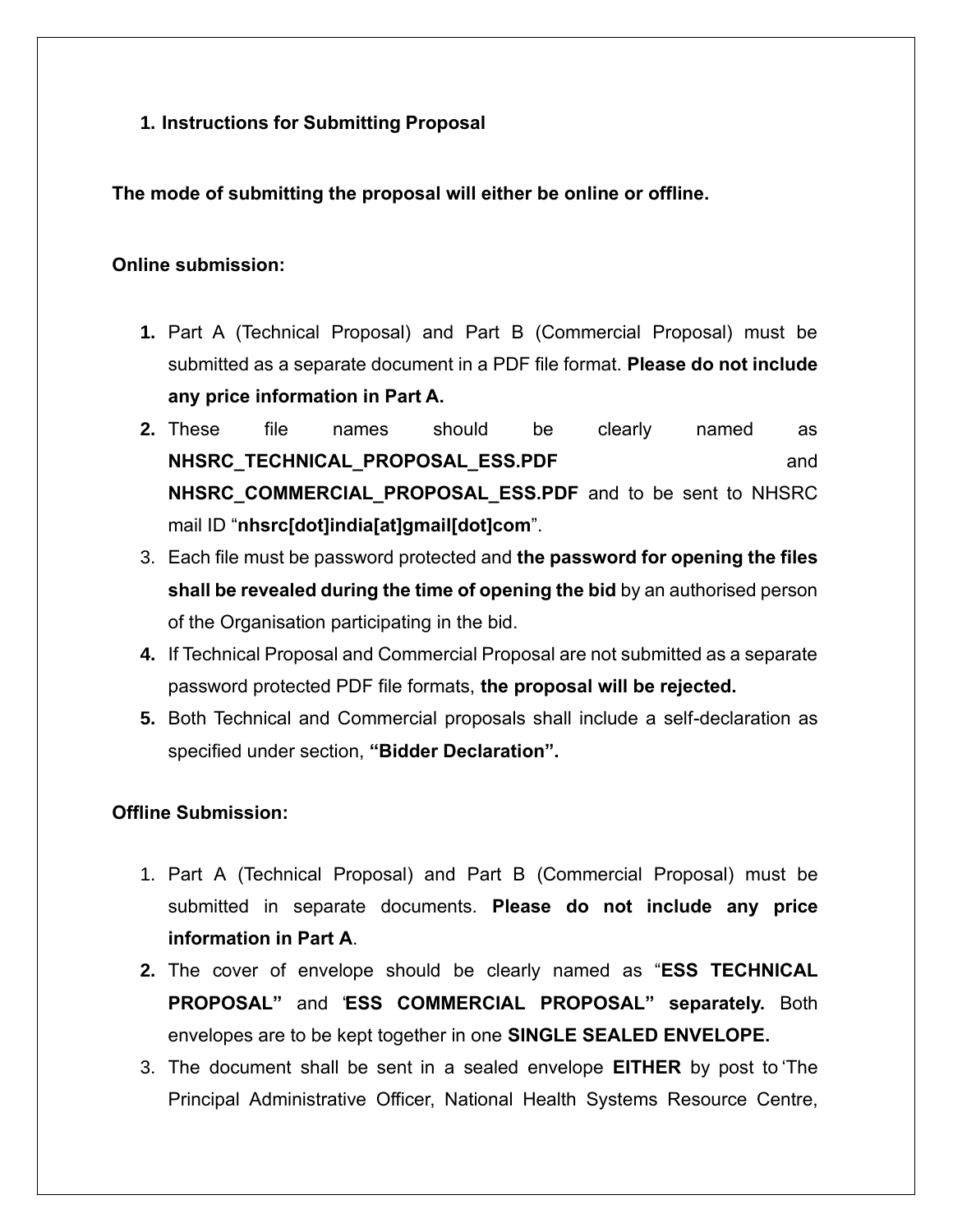NIHFW, Baba Gangnath Marg, Munirka, New Delhi -110067' **OR** physically kept in the tender box (named *"EoI for e-Supportive Supervision")* placed at NHSRC.

- **4.** Any delay in timely submission of the proposal through post, or any other cause, will not be considered by NHSRC and will be deemed rejected.
- **5.** Both Technical and Commercial proposals shall include a self-declaration as specified under section, **"Bidder Declaration".**

## **For bidders participating both online or offline**

- **1.** The bidders (both offline and online bidders) or their authorised representatives need to send an e-mail to The Principal Administrative Officer, National Health Systems Resource Centre at "**nhsrc[dot]india[at]gmail[dot]com"** intimating their confirmation for participation in pre bid and bid opening meeting. This will ensure that only authorized person is participating, and accordingly needful arrangement can be done.
- **2.** National Health Systems Resource Centre is not bound to accept the lowest bidder or any proposal. We also reserve the right to request any, or all, of the Bidders to meet with us to clarify their proposal.

## **2. Pre-Qualification Criteria**

The bidders who meet the pre-qualification criteria as mentioned below would be considered for the next stage of evaluations. **This is a mandatory requirement and bidders who fail to qualify the pre- qualification criteria shall not be considered for the evaluation of the technical proposal**. The bidders shall furnish the following documents:

| SL.NO. | <b>PRE-QUALIFICATION</b>  | <b>DOCUMENTS REQUIRED</b> |
|--------|---------------------------|---------------------------|
|        | (PQ)/ELIGIBILITY CRITERIA |                           |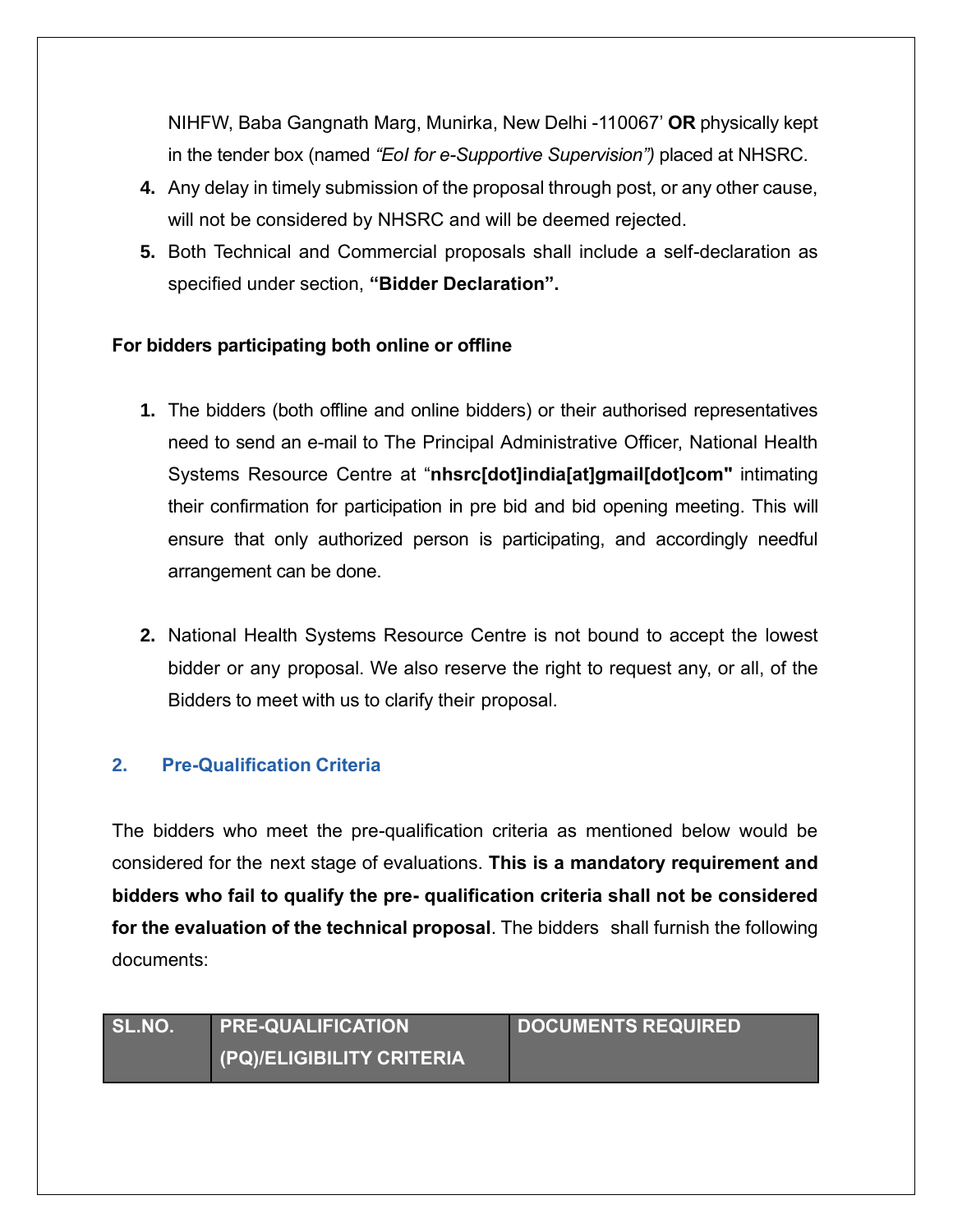|    | case of consortium, the<br>In.       | $\bullet$ Extracts<br>from<br>the     |  |
|----|--------------------------------------|---------------------------------------|--|
| 1. | primary bidder must have 50%         | audited/provisional<br><b>Balance</b> |  |
|    | of turn over.                        | Sheet and Profit & Loss Account       |  |
|    |                                      | for last three years                  |  |
|    |                                      | • Last three years income tax         |  |
|    |                                      | return certificate                    |  |
|    |                                      | Copies of:                            |  |
|    |                                      | • Certificate of                      |  |
| 2. | Bidder must be a registered          | Incorporation/Registration            |  |
|    | organisation                         | • PAN card                            |  |
|    |                                      | • GST Registration Certificate        |  |
|    | The bidder should have core          | -An undertaking that the human        |  |
| 3. | staff members consisting of IT       | resource/experts<br>(IT<br>and        |  |
|    | and Software development and         | Software development<br>and           |  |
|    | operationalization<br>and            | operationalization<br>and             |  |
|    | maintenance Consultants              | maintenance Consultants) are          |  |
|    | requisite training<br>with<br>and    | part of their team                    |  |
|    | experience to complete the           |                                       |  |
|    | work                                 |                                       |  |
|    | The bidder must have industry        |                                       |  |
| 4. | recognized<br>standards              | Copies of certification               |  |
|    | certification<br>for<br>quality      |                                       |  |
|    | management and information           |                                       |  |
|    | security management.                 |                                       |  |
|    | The agency should not be             |                                       |  |
|    | blacklisted by Central/ State        | Bidders are required to sign and      |  |
| 5. | Government departments<br>$\sqrt{ }$ | return a self-declaration for this    |  |
|    | Undertakings of Govt. of India       | disclosure.                           |  |

**Note:**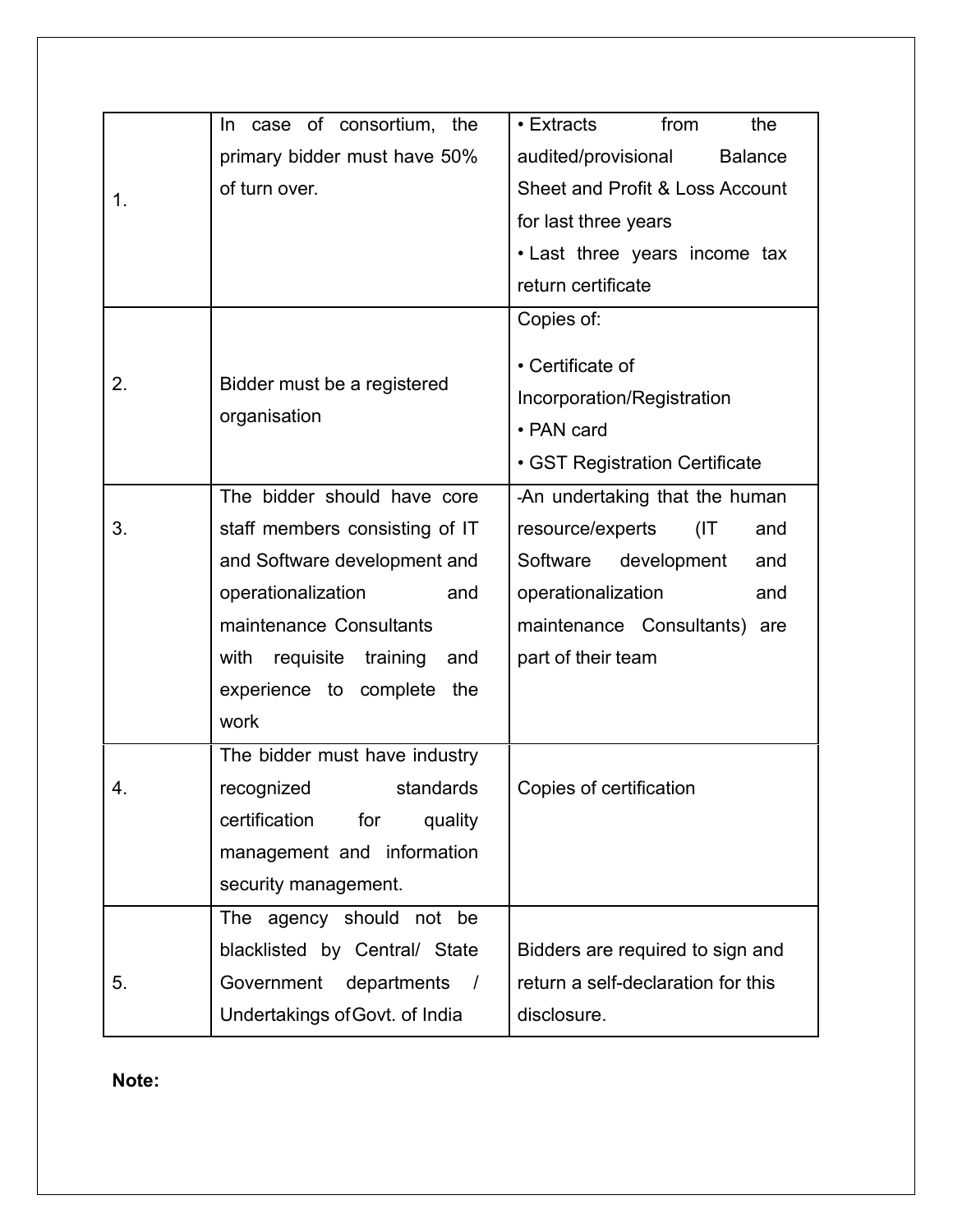- a) Preference will be given to those who have completed / worked on more than one Application development projects for Public Health sector/PSUs with government health institutions as a primary beneficiary. This will be evidenced by Work Order, Contract Value, Start and End Period, contact person, Brief description of actual services rendered.
- b) Preference would also be given to those agencies who have kept public health professionals in their panel.
- c) Preference would be applied only if there is a tie in the total score.

#### **3. Deliverables**

### **Part A. (key features of the software)**

- **1.** Facility to begin schedule visit based on list of hospitals replan, reschedule and confirmed report after visit is completed.
- 2. Unsupervised facilities of last quarter shall be prioritised in the current quarter. Revisit to a previously visited facility will be allowed once all the unsupervised facilities have been covered.
- 3. A user planning for a facility on a particular date should be notified about other users who haveplanned to that facility on that date. The system should also allow a user to request other users to release that date.
- 4. A person should be allowed to reschedule the visit maximum 8 times per year i.e., twice per quarter. In-case a user does not avail the rescheduling facility for one quarter, then he/she will beable to avail that reschedule feature four times in the subsequent quarter and the user can reschedule maximum 8 visits per quarter.
- 5. Facility to integrate with GIS for located facility.
- 6. While sending the data to server after successful completion of data entry in mobile application/web browser, a copy of the data should be sent to an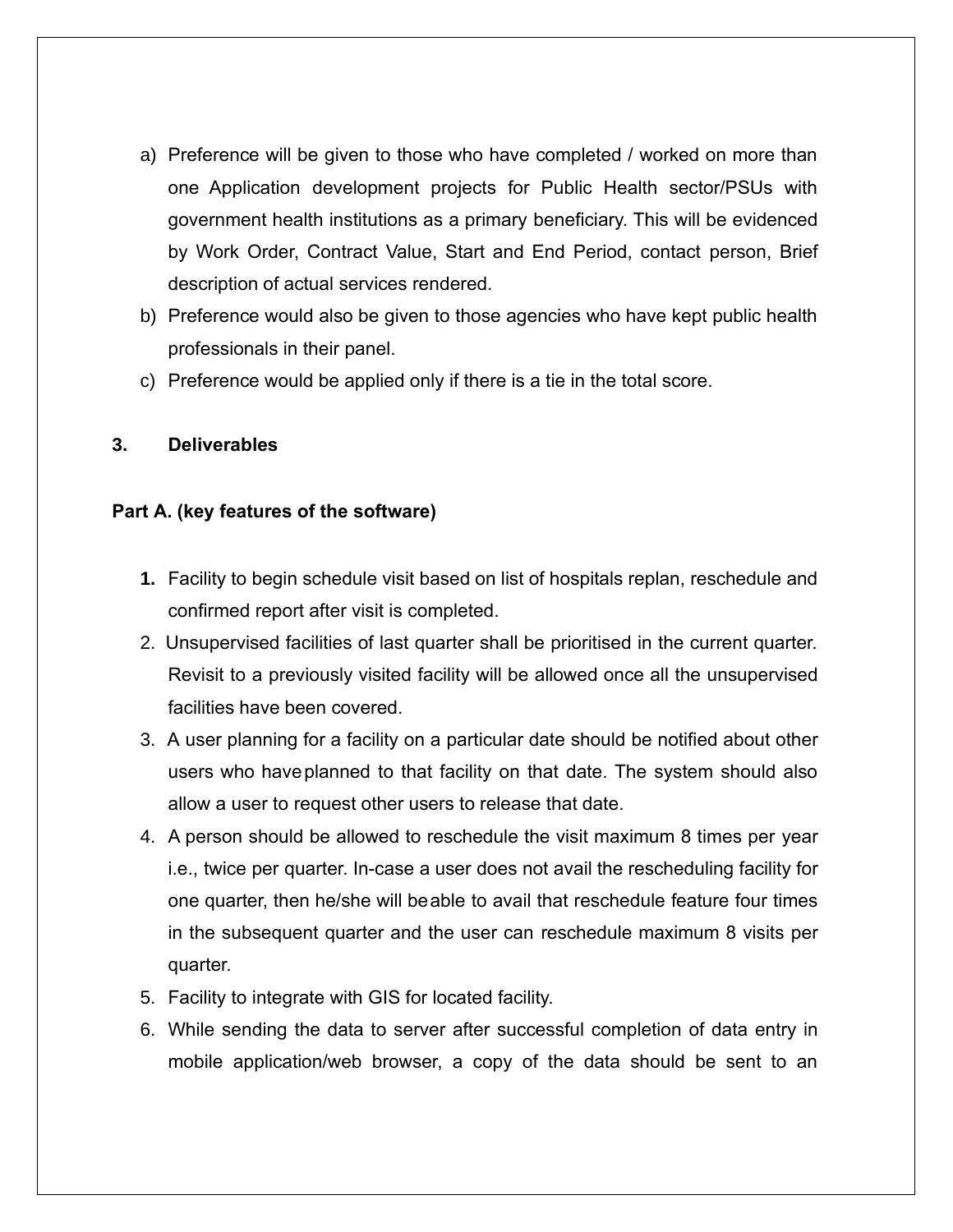institutional email ID. These institutional email IDs will be provided by the respective states.

- 7. The submission of any filled-up forms shall be done within a fixed no. of days i.e., 7 days.
- 8. Data entry module for facility and community checklist.
- 9. Data Dissemination modules (dashboard, views, and reports) (Dashboard related features estimate)
- 10.Thematic view page with broad options.
- 11.Modification (addition/deletion) of the facility and community checklist based on new programme requirements/feedback from Ministry.
- 12.Compliance with IT Act and MEITY guidelines
- 13.TSL based security protocols
- 14.Interface as per GOI standards e.g. EHR, GIGW guidelines
- 15.Training support at State level.

#### **Part B**

#### **The following deliverables are expected from the agency:**

- I. Software Requirement Specification (SRS) document
- II. Source code both compiled and non-compiled versions
- III. Executable application for data capture and data visualisation
- IV. Administrative Handbook for database management
- V. User Operating Manual

### **4. Schedule/Timeline**

The tentative schedule for the project is provided below: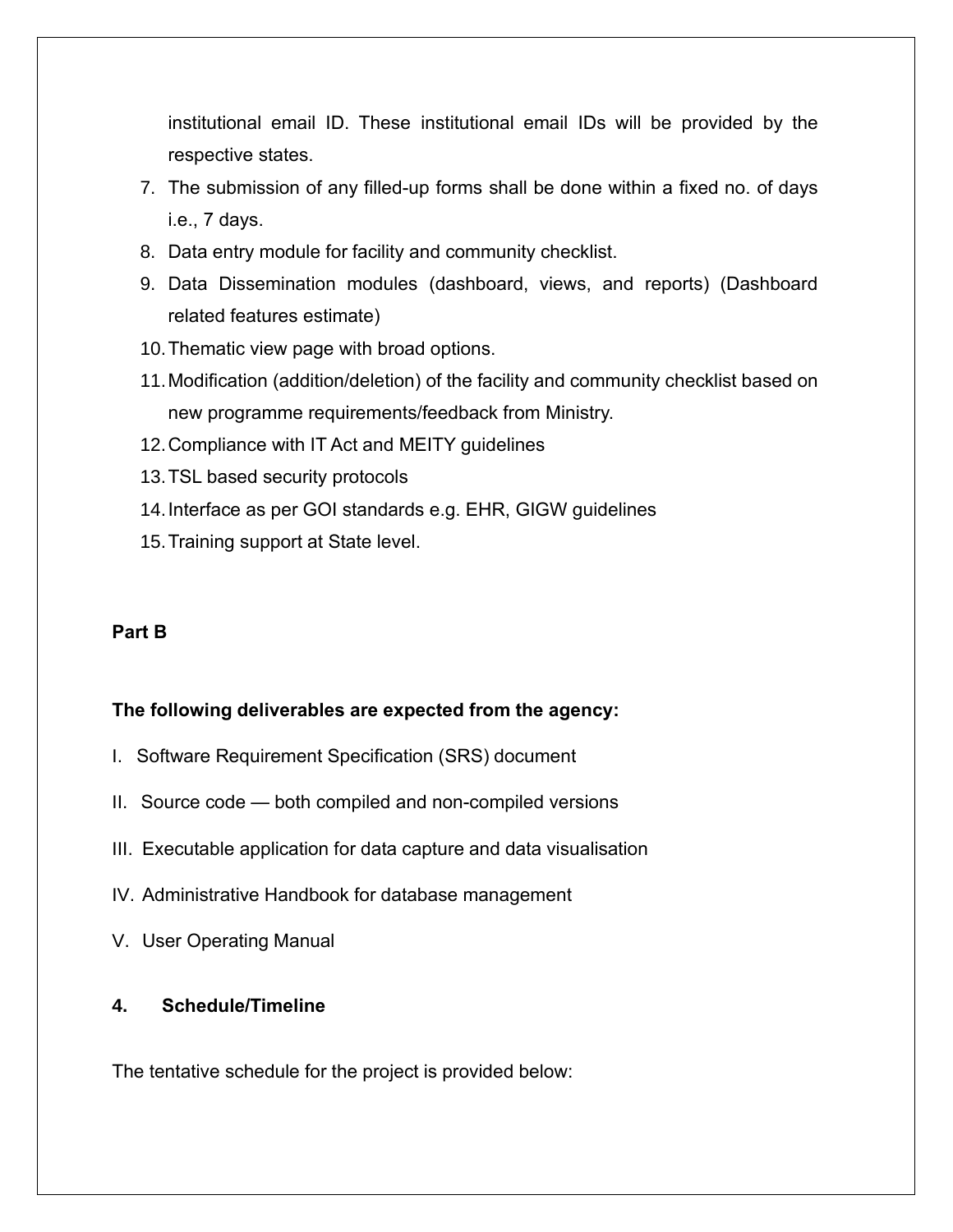| SI.N           | <b>Key Milestone</b>                                                | <b>Tentative Timeline (form</b> |
|----------------|---------------------------------------------------------------------|---------------------------------|
| О.             |                                                                     | date of signing of contract)    |
|                | Submission functional requirements<br>specification.                |                                 |
| $\overline{2}$ | System Development for user<br>acceptance Testing                   |                                 |
| 3              | Master data populated and system<br>available on production server. |                                 |
| $\overline{4}$ | User training and annual maintenance<br>completed.                  |                                 |

### *Note:*

- *The estimated timeframe is 6 months from the issue of contract.*
- *The actual item wise timelines willbe finalised in the pre-bid meeting.*
- *During the programme development phase, any travel/meeting with NHSRC will be supported by NHSRC as per terms and conditions applicable for senior consultant. The vendor does not have to cost them as part of the bid.*

# **5. Commercial Proposal Instructions**

The commercial proposal should be structured in the following sections:

- a) Confirmation of acceptance NHSRC Conditions of Contract
- b) A list of the names and designation of all nominated personnel proposed to work on thisproject.
- c) The financial proposal shall include break up of costs for each component based on thefollowing personnel (indicative) profile: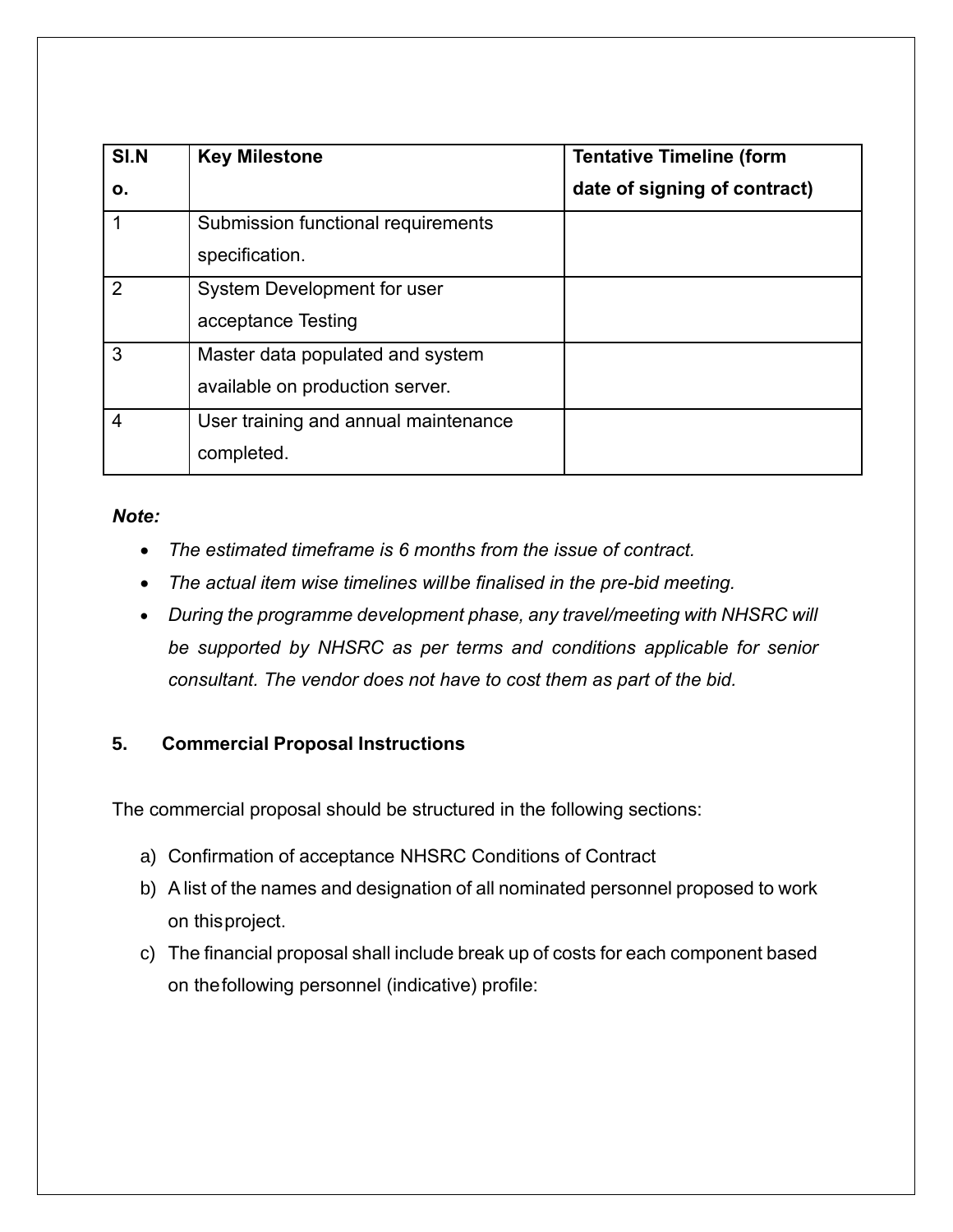All associated costs like GST, license fees etc., and any other government taxes shall be mentioned separately but will be part of overall costing. Please note the following points to be considered before submission of commercial proposal**:** 

An inadequate and conditional financial proposal would not be considered for evaluation andaward of work. The decision of NHSRC in this regard will be final.

- i. Bidder shall not include any technical information regarding the services in the CommercialProposal.
- ii. The Commercial Proposal must include the total price for all software, services, and additionalcosts to provide all software and services scoped in the Proposal.
- iii. Bidders are suggested not to use ― 'To be determined' or similar annotations in the cells forcost estimates. It is suggested that the bidders need to specify prices for all categories

iv. The Bidder may also include plan on following:

- Once the software is handed over, the willingness for troubleshooting and handholding for one year.
- Capability to build capacity of state technical officers in handling the software and the cost for one year
- Capacity to integrate the software on the state specific platforms and the cost for one year

#### **Note:**

Clause (E) of this section, will **NOT** be evaluated and will be beyond the scope of technical or financial part of bid. These provisions will only be utilised if the bidder is selected, and work completed. Furnishing of this information by the bidder doesn't bind NHSRC in giving the contract for any work during maintenance/handholding in implementation phase.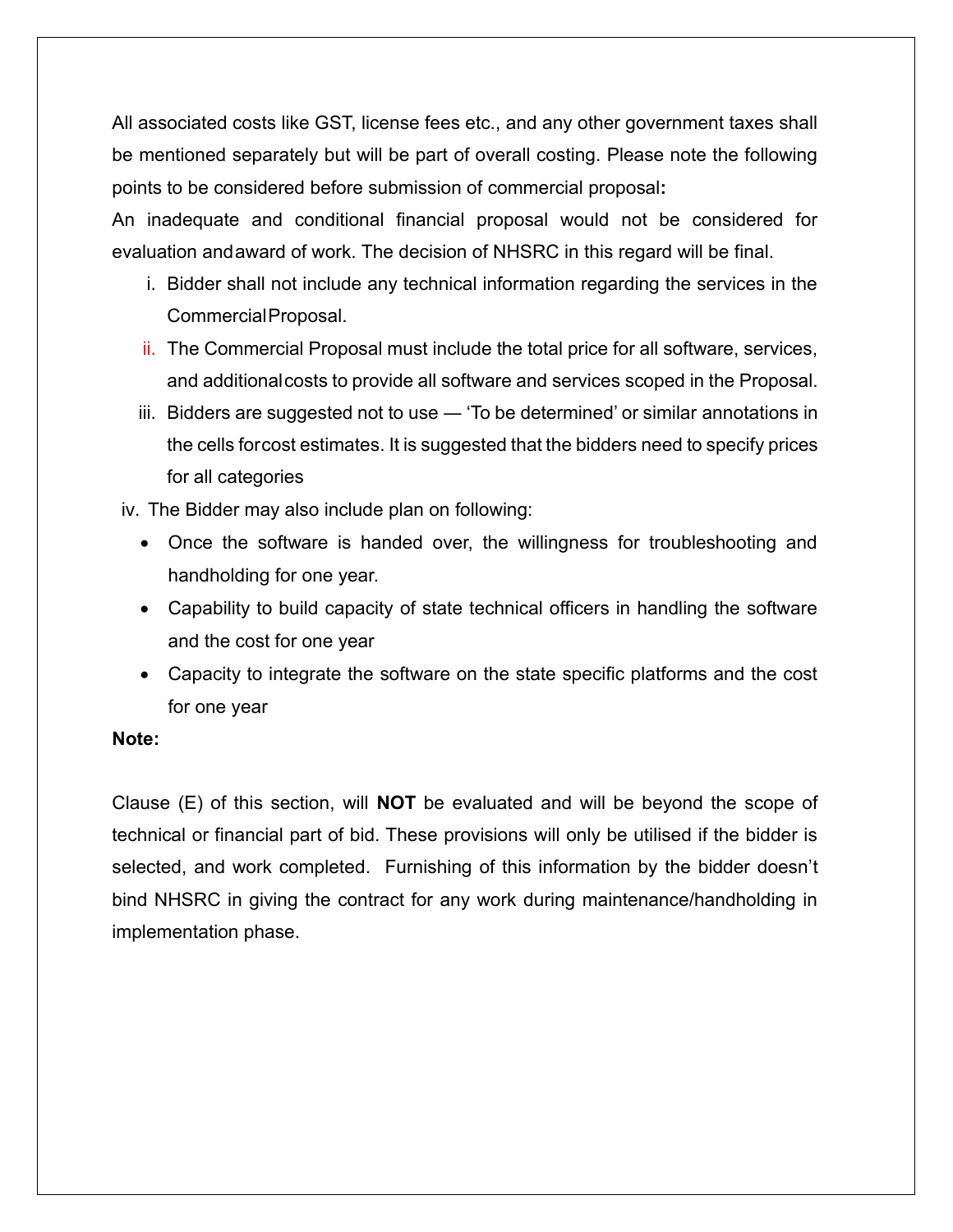## **6. Technical Proposal Instructions**

The technical proposal should be structured in following sections to understand the capacity and quality of the bidder:

- a) Scope of work
- b) Project Plan, Approach & Methodology
- c) Architecture of the proposed solution
- d) Project administrative structure, riskmanagement
- e) Resource Deployment Plan
- f) Delivery Plan
- g) Quality Assurance process/ procedures to be adopted in different phases of execution
- h) Security measures to be deployed in the proposed solution covering authentication, authorisation, audit trail, and intrusion prevention with alignment to industry standardsecurity policies and best practices
- i) Backup / Restoration Plan for the proposed solution
- j) Scalability and Interoperability of the proposed solution
- k) API integration with HMIS or other MOHFW software.
- l) Simplicity in flow and ease in terms of its use.
- m) Previous experience of the firm in similar types of assignments completed during last 3 years (please indicate name of assignment, name/address of employer, date of award of assignment, date of completion of assignment, value of the assignment and role of your firmviz. prime consultant, sub-consultant, consortium member etc.)
- n) Other material not reflected in above sections.

## **7. Bid submission opening and evaluation process**

a) Bidders will first be evaluated for Technical Proposal. Then Commercial Proposal will only be opened for bidders selected through evaluation of all previous envelopes.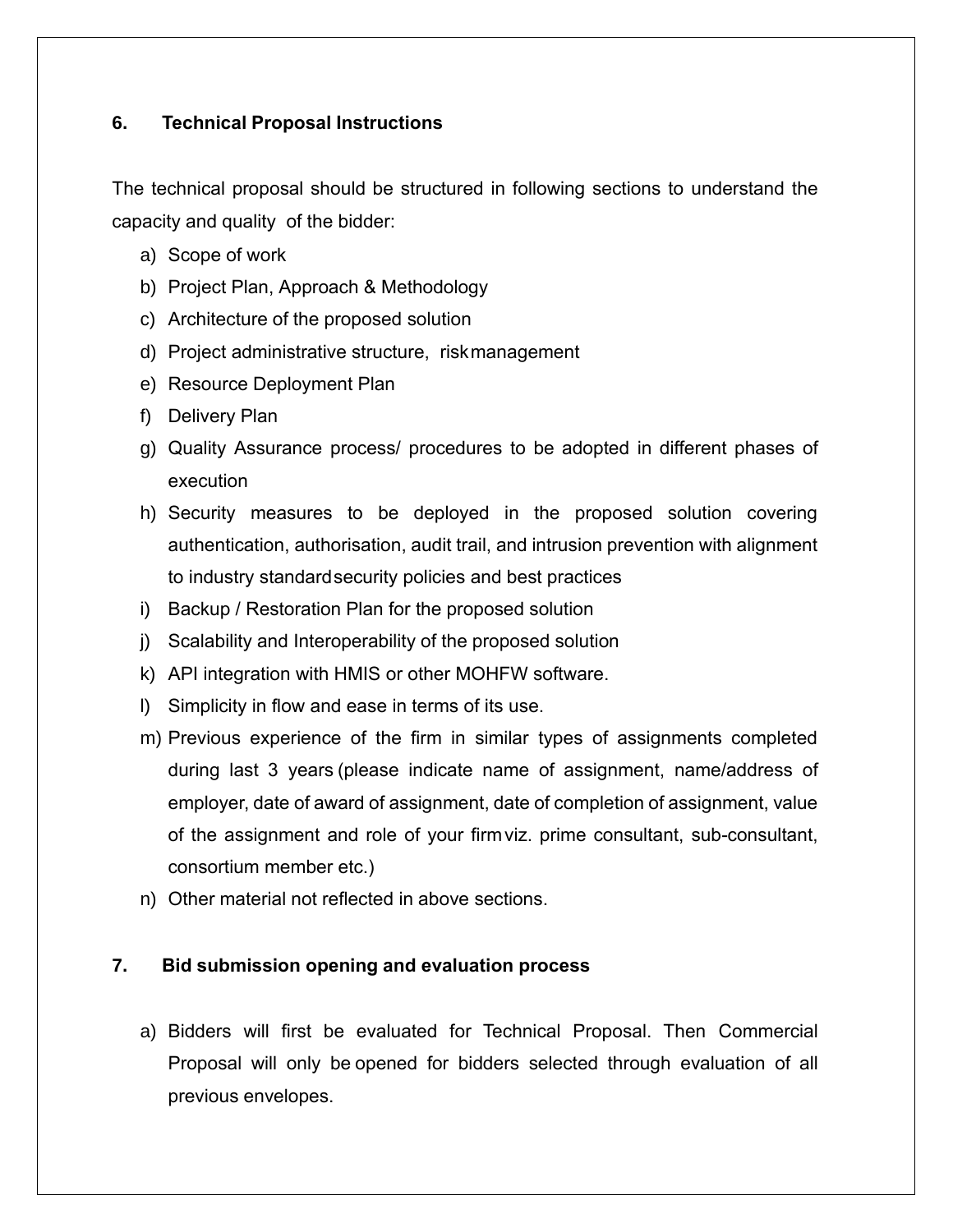- b) Late bids will be summarily rejected and only those offers which are submitted within the date and time of submission as mentioned in document will be evaluated.
- c) Any deviation by bidders in organising the documents as mentioned above will lead toimmediate cancellation of such bids.
- d) NHSRC does not own any liability if the response is submitted somewhere else and not reachedto the following addressee within due date and time.
- e) In case the date of submission is public holiday, the next working day will be considered as dateof submission.
- f) Any delay arising from communication channel failure will not be the responsibility of NHSRC.
- g) NHSRC reserves the right to waive any irregularities; accept or reject the whole; accept or reject part of any or all responses at its sole discretion without assigning any reason whatsoever.
- h) NHSRC reserves the right to call for fresh tender at any stage and /or time.
- i) NHSRC reserves the right to modify, expand, restrict, scrap, refloat the tender /or float a new and/or separate tender without assigning any reason for the same.

## **8. Evaluation of Technical Proposal**

The Technical Evaluation places emphasis on the degree of confidence the Evaluation Team have in the Proposal content and the Bidder's capability to deliver the outputs effectively. Commercial proposal of only those firms receiving minimum of 40 marks in technical evaluation will be opened.

The Evaluation Team will apply the following scoring methodology:

|    | An understanding of all issues relating to delivery of the ToR and tailoring the |
|----|----------------------------------------------------------------------------------|
| 60 | response to demonstrate that proposals are feasible so that there is a good      |
|    | level of confidence that they will deliver.                                      |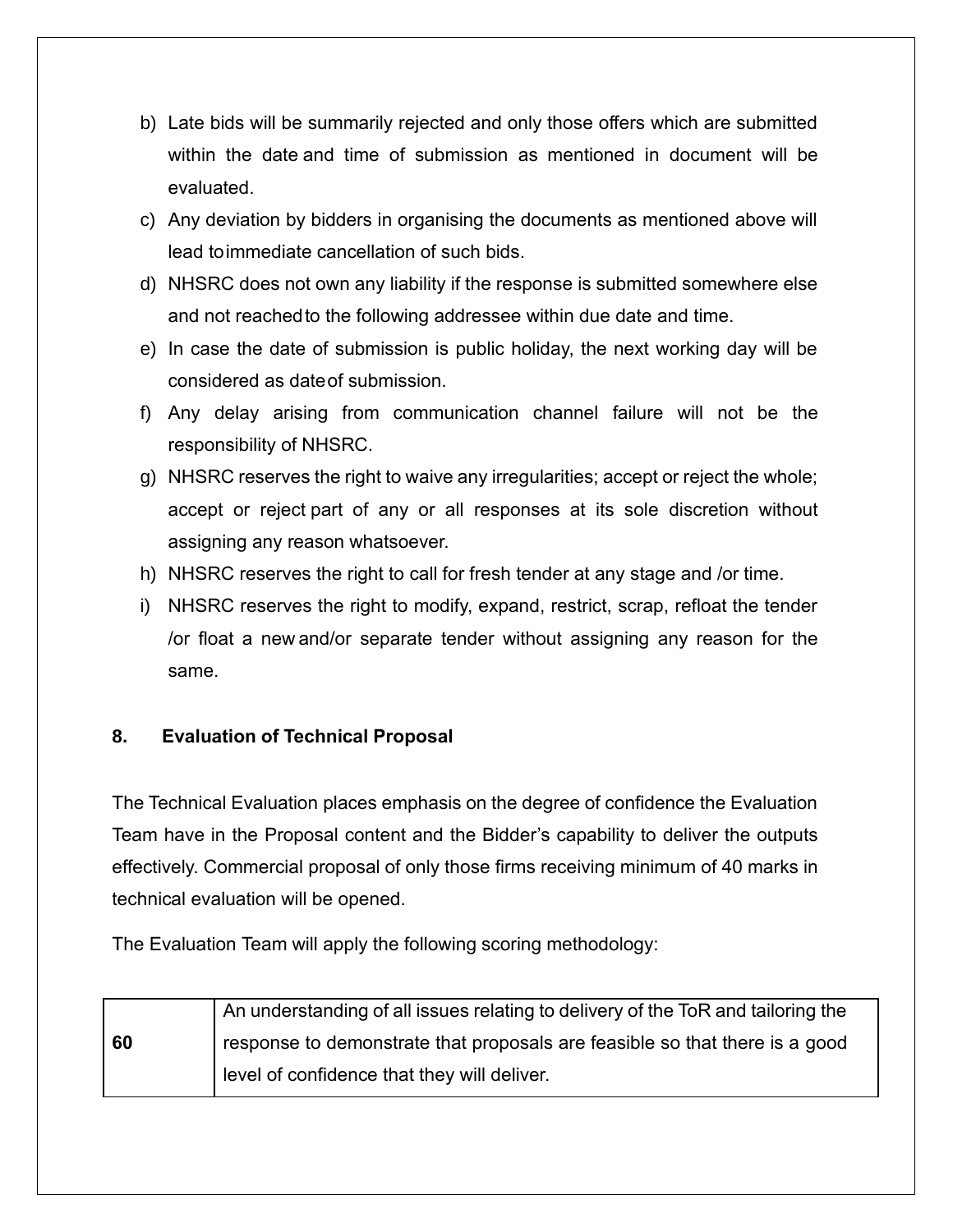|             | Understands most of the issues relating to delivery of the ToR and addresses |  |
|-------------|------------------------------------------------------------------------------|--|
| 40          | them appropriately with sufficient information.                              |  |
|             | Some misunderstandings of the issues relating to delivery of the ToR and a   |  |
| 20          | generally low level of quality information and detail.                       |  |
|             | ToR issues are either scantily understood and flimsy on quality information, |  |
| 0           | with minimal tailoring if anywhere relevant. Provides no confidence that the |  |
|             | issues will be addressed and managed at all in line with expectations        |  |
| $\mathbf 0$ | Complete failure to address the requirements of the ToR.                     |  |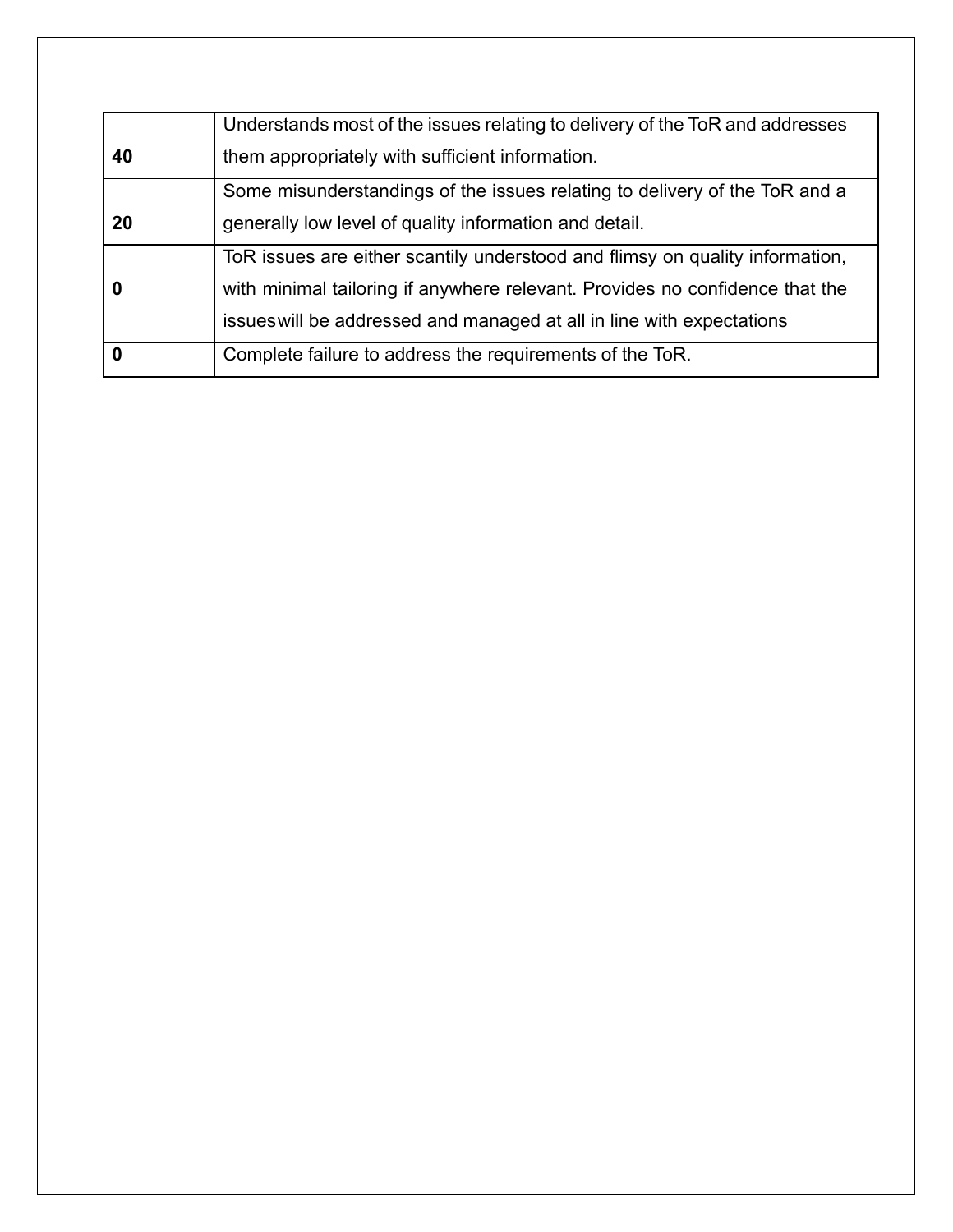## **9. Evaluation of Commercial Proposal**

The Commercial proposals of technically qualified Bidders will be opened, post which the evaluationwill be done in accordance with the Quality and Cost-based Selection (QCBS) method with the following weightage:

| <b>Technical Evaluation</b>  | 60% |
|------------------------------|-----|
| <b>Commercial Evaluation</b> | 40% |

NHSRC reserves the right, in its sole discretion, to conduct negotiations in accordance with NHSRC and the donor's policies and procedures and to request additional information from prospective bidders to supplement or clarify any aspect of the proposal documents and to make non fundamental revisionsto the award if such revisions will be in the interest of our programs. Bidders are strongly encouragedto submit their best offers, as NHSRC may not exercise its right to conduct any negotiations.

#### **10. Payment Terms**

| S.          | <b>Milestone</b>                                         | <b>Payment</b> |
|-------------|----------------------------------------------------------|----------------|
| N           |                                                          | (%)            |
| ο.          |                                                          |                |
| $\mathbf 1$ | Signing of contract                                      | 20             |
| 2           | Submission functional requirements specification.        | 20             |
| 3           | System Development for user acceptance Testing           | 20             |
| 4           | Master data populated and system available on production | 20             |
|             | server.                                                  |                |
| 5           | User training and annual maintenance completed.          | 20             |

## **11. Termination of Contract**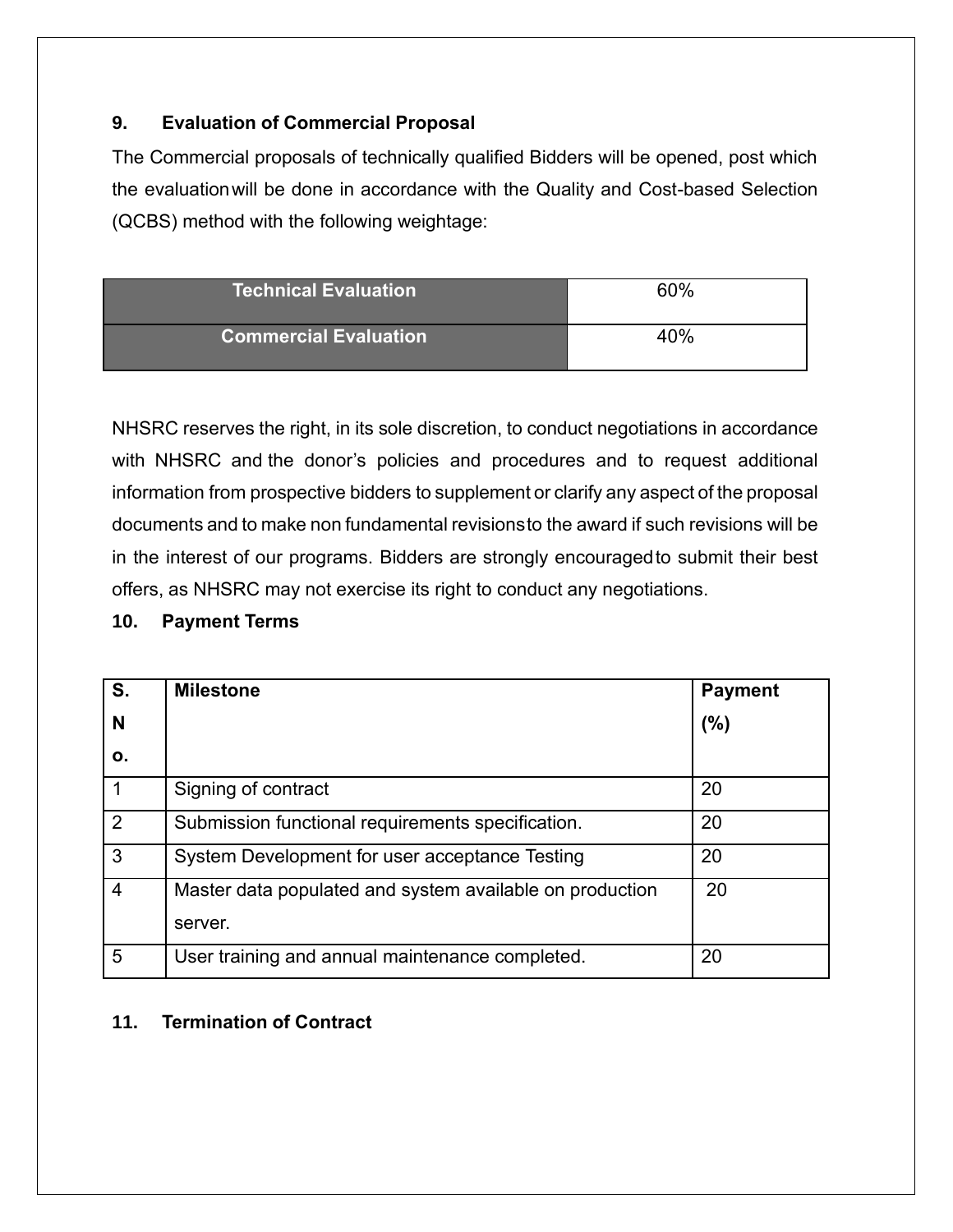If the client for any reasons whatsoever decides to terminate the contract, **a written notice of termination to the firm shall be given with a notice period of 30 days.** Fees for the work done approvedtill the time of termination shall be made as mutually decided between client and the firm. If the contract is terminated due to non-compliance of deliverables within prescribed time schedule, inferiorquality of training and survey, non-observance to instructions, violation of any condition of tender, then a penalty of 10% of the total project cost shall be levied.

### **12. Obligation of Agency**

The Agency shall perform the Services and carry out their obligations hereunder with all due diligence, efficiency and economy, in accordance with generally accepted professional standards and practices,and shall observe sound management practices, and employ appropriate technology and safe and effective equipment, machinery, materials and methods. The Agency shall always act, in respect of any matter relating to this Contract or to the Services, as faithful advisers to NHSRC, and shall at all times support and safeguard the NHSRC legitimate interests in any dealings with third **Parties** 

Except with the prior written consent of the NHSRC, the Agency and its Personnel shall not at any time communicate to any person or entity any confidential information acquired in the course of the Services, nor shall the Agency and its Personnel make public the recommendations formulated in thecourse of, or as a result of, the Services.

#### **13. Settlement of Disputes**

Any dispute arising in the matter shall be settled amicably between both the parties with the representation of the following members viz., bidder, NHSRC administration and technical personal.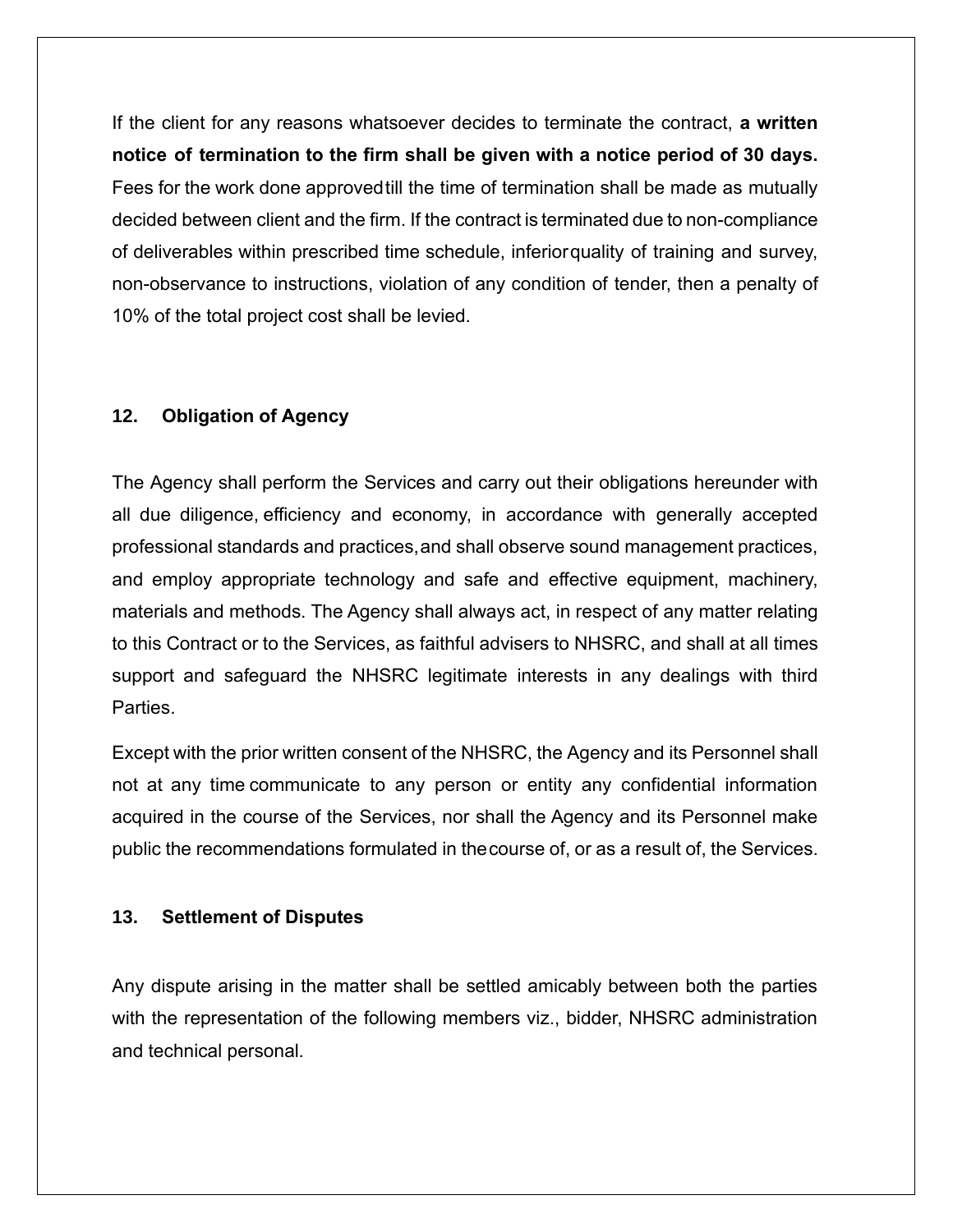Any further unresolved disputes will be under final discretion of ED, NHSRC/ or compenent legal authority within UT of Delhi subject to Indian laws & jurisdiction of the court located at New Delhi.

## **14. Annexure A: General Details to be provided by the Bidder**

The bidder should provide the following details, along with relevant supporting documentation, in theorder stated below:

- Full name of the bidder
- Mailing address in India
- Telephone and fax number
- Email address
- Name and designation of the person authorized to make commitments
- Name and designation of the person responsible to coordinate with NHSRC team
- Description of business and business background
- Does the firm or company have any widely accepted certifications? If yes, furnish details.
- Profile of personnel with qualification and experience who will be assigned to the project.
- Details of offices in India and number of technical manpower related with informationtechnology or Information Technology Enabled Services.
- Details of projects undertaken in a similar capacity.
- Name of project Client name and nature of business.
- The role performed by the bidder:
- Tasks performed Period of project (date started or signed current status)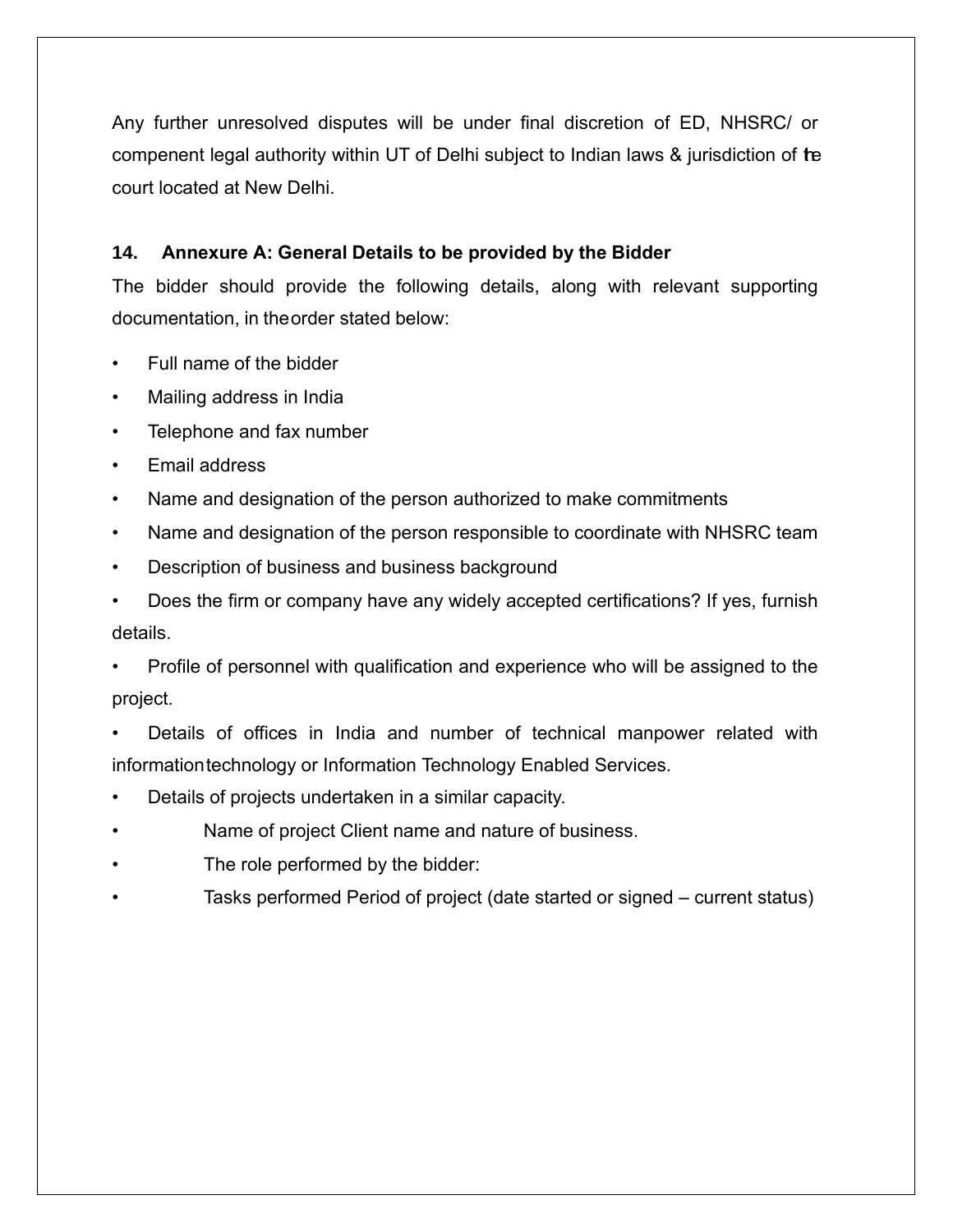## **15. Bidder Declaration (printed on bidder official stationery letter pad)**

We confirm that we will abide by all the terms and conditions contained in this document. All the details mentioned above are true and correct and if NHSRC observes any misrepresentation of facts on any matter at any stage, NHSRC the right to reject the proposal and disqualify us from the process.

We confirm that we have the core staff members consisting of IT and Software development and operationalization and maintenance Consultants.

We also confirm that we have noted the contents required, including various supporting documents and have ensured that there is no deviation in filing our offer in response to this document.

#### **To Apply-**

Applications may be sent in sealed envelope to 'The Principal Administrative Officer, National Health Systems Resource Centre, NIHFW, Baba Gangnath Marg, Munirka, New Delhi-110067'.

Place:

Date:

Seal and Signature of the Bidder